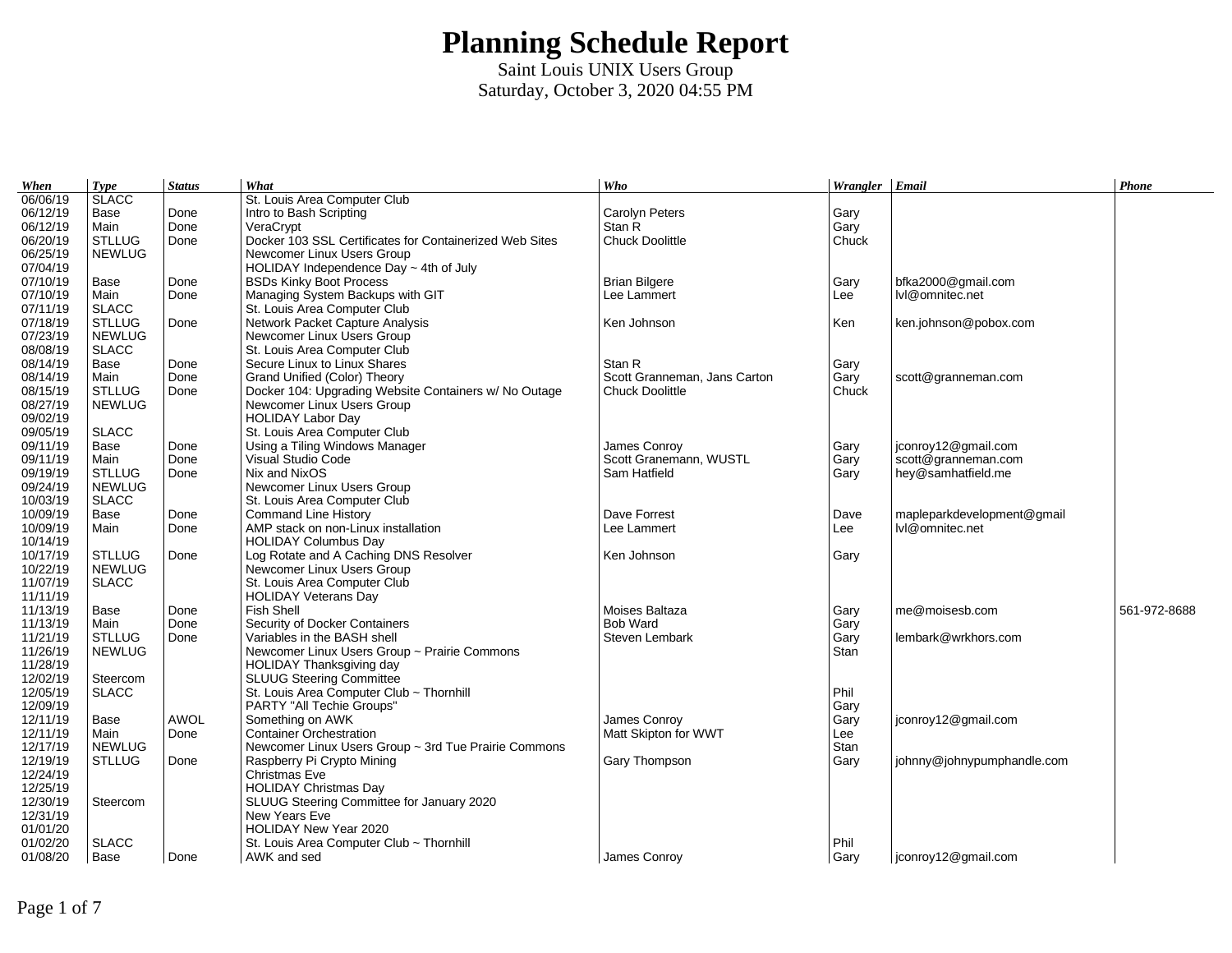| When                 | <b>Type</b>                    | <b>Status</b> | What                                                                 | Who                             | Wrangler Email    |                             | Phone        |
|----------------------|--------------------------------|---------------|----------------------------------------------------------------------|---------------------------------|-------------------|-----------------------------|--------------|
| 01/08/20             | Main                           | Done          | Cloud Concepts for Unix Gurus                                        | Joe Epplin                      | R. Seibel         | epplinj@objectcomputing.com |              |
| 01/16/20             | <b>STLLUG</b>                  | Done          | CEPH File System                                                     | Michael Carrington of SuSE      | Gary              | mcarrington@suse.com        |              |
| 01/20/20             |                                |               | <b>HOLIDAY MLK Day</b>                                               |                                 |                   |                             |              |
| 01/28/20             | <b>NEWLUG</b>                  |               | Newcomer Linux Users Group ~ Prairie Commons                         |                                 | Stan              |                             |              |
| 02/03/20             | Steercom                       |               | <b>SLUUG Steering Committee</b>                                      |                                 |                   |                             |              |
| 02/06/20             | <b>SLACC</b>                   |               | St. Louis Area Computer Club ~ Rock Road                             |                                 | Phil              |                             |              |
| 02/12/20             |                                |               | SLUUG Annual Meeting and Elections                                   |                                 |                   |                             |              |
| 02/12/20             | Base                           | Done          | File permissions                                                     | Stan R                          |                   |                             |              |
| 02/12/20             | Main                           | Done          | AWS VPS Amazon Virtual Private Cloud                                 | Steven Lembark                  | Gary              | lembark@wrkhors.com         |              |
| 02/17/20             |                                |               | <b>HOLIDAY Presidents Day</b>                                        |                                 |                   |                             |              |
| 02/20/20             | <b>STLLUG</b>                  | Done          | ANTI-SPAM with Sender Policy Framework                               | Dave Forrest                    | Gary              | mapleparkdevelopment@gmail. |              |
| 02/25/20             | <b>NEWLUG</b>                  |               | Newcomer Linux Users Group ~ Rock Road                               |                                 | Stan              |                             |              |
| 03/02/20             | Steercom                       |               | SLUUG Steering Committee and Count Ballots                           |                                 |                   |                             |              |
| 03/11/20             | Base                           | Done          | <b>NMAP Scripts</b>                                                  | Tony Zafiropoulos SysEngr CISA  | Gary              |                             |              |
| 03/11/20             | Main                           | Done          | Amateur Radio and Open Source Software                               | Kyle Krieg                      | Lee               | aa0z@slsrc.org              |              |
| 03/12/20             | <b>SLACC</b>                   |               | St. Louis Area Computer Club ~ 2nd Thu Thornhill                     |                                 | Phil              |                             |              |
| 03/19/20             | <b>STLLUG</b>                  | Done          | Hardware: FPGAs, ASICs, CPUs                                         | <b>Brice Meyer</b>              | Gary              | bmeyer@sei.cmu.edu          |              |
| 03/24/20             | <b>NEWLUG</b>                  | Cancelled     | Newcomer Linux Users Group ~ Thornhill                               |                                 | Stan              |                             |              |
| 03/30/20             | Steercom                       |               | SLUUG Steering Committee forApril                                    |                                 |                   |                             |              |
| 04/02/20             | <b>SLACC</b>                   |               | St. Louis Area Computer Club ~ ONLINE                                |                                 | Phil              |                             |              |
| 04/04/20             |                                |               | Library Reservations $\sim$ Indefinet Delay                          | Stan & Phil?                    |                   |                             |              |
| 04/08/20             | Base                           | Done          | Working ONLINE ~ A Familiarity Period                                | Stan R                          | Gary              | stanr@sluug.org             | 314-298-1183 |
| 04/08/20             | Main                           | Done          | <b>Django</b>                                                        | <b>Tyler Rudie</b>              | Gary              | rudiet@gmail.com            | 636-734-8977 |
| 04/16/20             | <b>STLLUG</b>                  | Done          | Linux at the Open Network Laboratory WUSTL                           | Dr. Parwatkar of WUSTL          | Ken J.            |                             |              |
| 04/28/20             | <b>NEWLUG</b>                  |               | Newcomer Linux Users Group ~ ONLINE                                  |                                 | Stan              |                             |              |
| 05/04/20             | Steercom                       |               | SLUUG Steering Committee ~ ONLINE                                    |                                 |                   |                             |              |
| 05/07/20             | <b>SLACC</b>                   |               | St. Louis Area Computer Club ~ ONLINE                                |                                 | Phil              |                             |              |
| 05/13/20             | Base                           | <b>AWOL</b>   | Magic Mirrors and Smoke                                              | Stan Reichardt                  |                   |                             |              |
| 05/13/20             | Main                           | Done          | Websites with Let's Encrypt Certs                                    | Lee Lammert                     |                   |                             |              |
| 05/21/20             | <b>STLLUG</b>                  | Done          | <b>Bash Interpolation</b>                                            | Steven Lembark                  | Gary              | lembark@wrkhors.com         |              |
| 05/25/20             |                                |               | <b>HOLIDAY Memorial Day</b>                                          |                                 |                   |                             |              |
| 05/26/20             | <b>NEWLUG</b>                  |               | Newcomer Linux Users Group ~ ONLINE                                  |                                 | Stan              |                             |              |
| 06/01/20             | Steercom                       |               | SLUUG Steering Committee ~ ONLINE                                    |                                 |                   |                             |              |
| 06/04/20             | <b>SLACC</b>                   |               | St. Louis Area Computer Club ~ ONLINE                                |                                 | Phil              |                             |              |
| 06/10/20             | Base                           | Done          | Activating Linux on a Chromebook                                     | Don Ellis                       | Gary              |                             |              |
| 06/10/20<br>06/18/20 | Main                           | Done          | <b>DNS Wars</b>                                                      | David Forrest<br>Brendan Laiben | Gary<br>R. Seibel | mapleparkdevelopment@gmail. |              |
| 06/23/20             | <b>STLLUG</b><br><b>NEWLUG</b> | Done          | Ethereum/VeChain Supply Chain<br>Newcomer Linux Users Group ~ ONLINE |                                 | Stan              | laibenb@objectcomputing.com |              |
| 06/29/20             | Steercom                       |               | SLUUG Steering Committee for July ~ ONLINE                           |                                 |                   |                             |              |
| 07/02/20             | <b>SLACC</b>                   |               | St. Louis Area Computer Club ~ ONLINE                                |                                 |                   |                             |              |
| 07/04/20             |                                |               | HOLIDAY Independence Day $\sim$ 4th of July                          |                                 |                   |                             |              |
| 07/08/20             | Base                           | Done          | A Gentle Intoduction to Markdown                                     | Ed Howland                      | gary              | ed.howland@gmail.com        |              |
| 07/08/20             | Main                           | Done          | A Gentle Intoductiion to Docker                                      | <b>Robert Citek</b>             | gary              | Robert.Citek@gmail.com      |              |
| 07/16/20             | <b>STLLUG</b>                  | Done          | Using UNIX CLI tools written in Rust                                 | Michael Madden                  | gary              | michael madden@fastmail.com |              |
| 07/28/20             | <b>NEWLUG</b>                  |               | Newcomer Linux Users Group ~ ONLINE                                  |                                 |                   |                             |              |
| 08/03/20             | Steercom                       |               | SLUUG Steering Committee ~ ONLINE                                    |                                 |                   |                             |              |
| 08/06/20             | <b>SLACC</b>                   |               | St. Louis Area Computer Club ~ ONLINE                                |                                 |                   |                             |              |
| 08/12/20             | Base                           | Done          | Using dnsmasq to handle DHCP and name resolution                     | Dave Forrest                    | Gary              |                             |              |
| 08/12/20             | Main                           | Done          | Voting Technologies and Security                                     | Scott Granneman, WUSTL          | Gary              | scott@granneman.com         |              |
| 08/20/20             | <b>STLLUG</b>                  | Done          | Using Open Tools to Sell your Art                                    | <b>Bryce Meyer</b>              | Gary              | bmeyer@sei.cmu.edu          |              |
| 08/25/20             | <b>NEWLUG</b>                  |               | Newcomer Linux Users Group ~ ONLINE                                  |                                 |                   |                             |              |
| 08/31/20             | Steercom                       |               | SLUUG Steering Committee for September ~ ONLINE                      |                                 |                   |                             |              |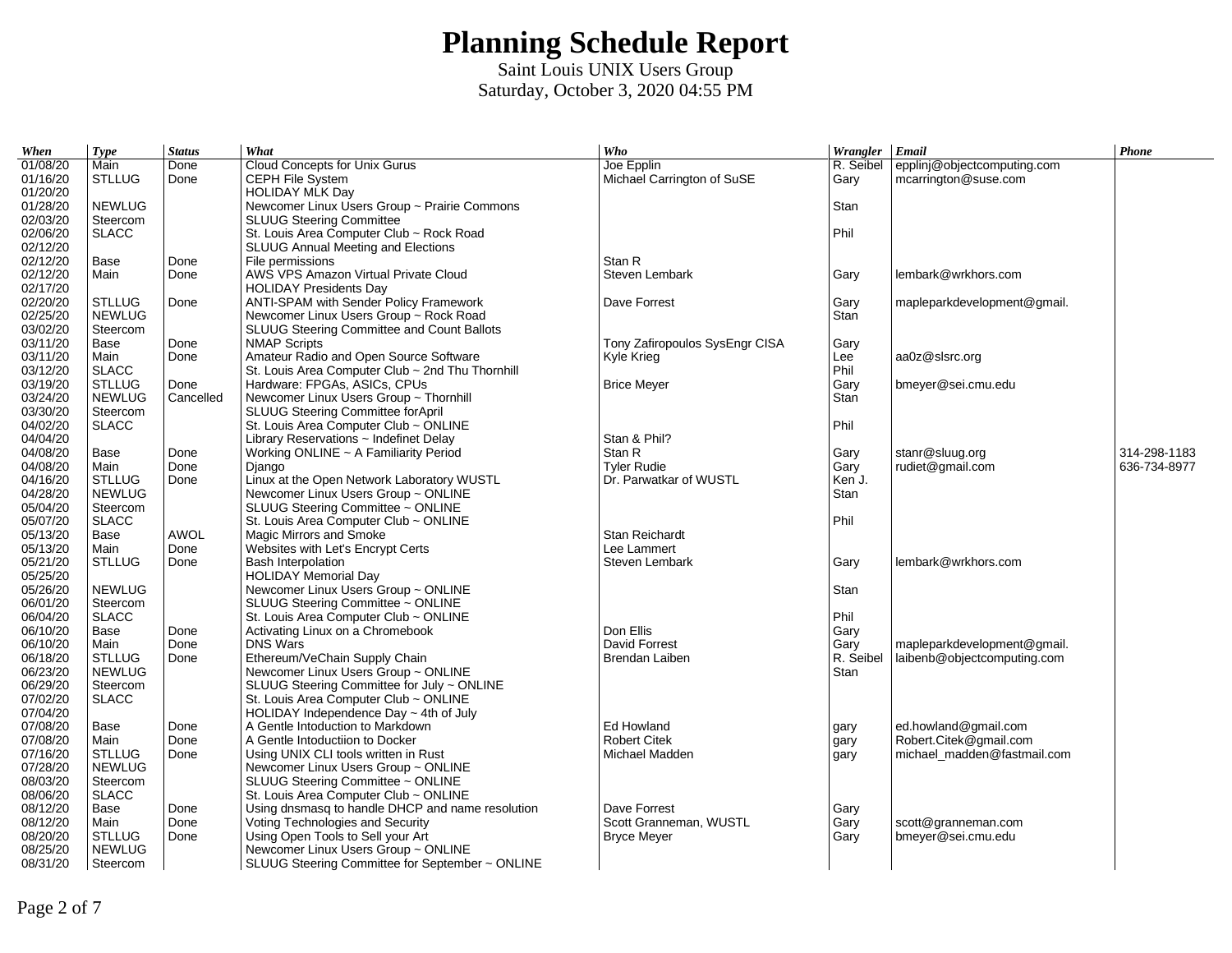| When                 | Type          | <b>Status</b> | What                                                                                   | Who                                                       | Wrangler Email |                      | Phone |
|----------------------|---------------|---------------|----------------------------------------------------------------------------------------|-----------------------------------------------------------|----------------|----------------------|-------|
| 09/03/20             | <b>SLACC</b>  |               | St. Louis Area Computer Club ~ ONLINE                                                  |                                                           |                |                      |       |
| 09/09/20             | Base          | Done          | Apple Phone iOS 14 Details                                                             | Scott Granneman                                           | Gary           | scott@granneman.com  |       |
| 09/09/20             | Main          | Not Done      |                                                                                        |                                                           |                |                      |       |
| 09/17/20             | <b>STLLUG</b> | Done          | CephFS and Uyuni Project                                                               | Michael Carrington and Patrick Swartz                     | Gary           | mcarrington@suse.com |       |
| 09/22/20             | <b>NEWLUG</b> |               | Newcomer Linux Users Group ~ ONLINE                                                    |                                                           |                |                      |       |
| 10/01/20             | <b>SLACC</b>  |               | St. Louis Area Computer Club ~ ONLINE                                                  |                                                           |                |                      |       |
| 10/03/20             |               |               | Library Reservations are NOT available                                                 | Stan & Phil?                                              |                |                      |       |
| 10/05/20             | Steercom      |               | SLUUG Steering Committee ~ ONLINE                                                      |                                                           |                |                      |       |
| 10/14/20             | Base          | Available     |                                                                                        |                                                           |                |                      |       |
| 10/14/20             | Base          | Idea          | Advantages and disadvantages of Linux                                                  | https://meterpreter.org/                                  |                |                      |       |
| 10/14/20             | Base          | Idea          | Audio processing software survey                                                       |                                                           |                |                      |       |
| 10/14/20             | Base          | Idea          | AWK and sed                                                                            | James Conroy BASE 2020-01-08                              |                |                      |       |
| 10/14/20             | Base          | Idea          | Boot process                                                                           |                                                           |                |                      |       |
| 10/14/20             | Base          | Idea          | Chkconfig, init.d, etc.                                                                | 2                                                         |                |                      |       |
| 10/14/20             | Base          | Idea          | Chrome / Chromium-browser                                                              | っ                                                         |                |                      |       |
| 10/14/20             | Base          | Idea          | Dia (drawing software)                                                                 | stanr BASE 2013-01-09                                     |                |                      |       |
| 10/14/20             | Base          | Idea          | Division of OSS projects                                                               |                                                           |                |                      |       |
| 10/14/20             | Base          | Idea          | DNS installation, setup, and configure                                                 | 2                                                         |                |                      |       |
| 10/14/20             | Base          | Idea          | DNS Using Different Servers                                                            | 2                                                         |                |                      |       |
| 10/14/20             | Base          | Idea          | FILESYSTEMS(5) (see man fs)                                                            |                                                           |                |                      |       |
| 10/14/20             | Base          | Idea          | Finding Linux files and file contents                                                  | https://meterpreter.org/                                  |                |                      |       |
| 10/14/20             | Base          | Idea          | How to configure SSH in Linux                                                          | https://meterpreter.org/                                  |                |                      |       |
| 10/14/20             | Base          | Idea          | How to enable Remote Access MySOL                                                      | https://meterpreter.org/                                  |                |                      |       |
| 10/14/20             | Base          | Idea          | How to set up a UFW firewall                                                           | https://meterpreter.org/                                  |                |                      |       |
| 10/14/20             | Base          | Idea          | Installing OS-signing keys in UEFI                                                     |                                                           |                |                      |       |
| 10/14/20             | Base          | Idea          | install OpenVPN Server in Linux                                                        | https://meterpreter.org/                                  |                |                      |       |
| 10/14/20             | Base          | Idea          | IRC ~ internet Relay Chat                                                              |                                                           |                |                      |       |
| 10/14/20             | Base          | Idea          | Kallithea (source code repository hosting)                                             | 2                                                         |                |                      |       |
| 10/14/20             | Base          | Idea          | LibreOffice Draw                                                                       |                                                           |                |                      |       |
| 10/14/20             | Base          | Idea          | Linux Log Analysis                                                                     | https://meterpreter.org/                                  |                |                      |       |
| 10/14/20             | Base          | Idea          | Linux terminal shortcuts                                                               | https://meterpreter.org/                                  |                |                      |       |
| 10/14/20             | Base          | Idea          | MS Windows regedit - edit Windows registry from Linux                                  |                                                           |                |                      |       |
| 10/14/20             | Base          | Idea          | mutt email client                                                                      | Jeff Muse MAIN 2013-01-09                                 |                |                      |       |
| 10/14/20             | Base          | Idea          | nginx (web server, reverse proxy, etc.)                                                |                                                           |                |                      |       |
| 10/14/20             | Base          | Idea          | OpenSSL (CSRs, certificates, s client)                                                 | 2                                                         |                |                      |       |
| 10/14/20             | Base          | Idea          | <b>Physical Security</b>                                                               | 2                                                         |                |                      |       |
| 10/14/20             | Base          | Idea          | Regular expressions                                                                    |                                                           |                |                      |       |
| 10/14/20             | Base          | Idea          | Remote access to Linux, Windows, macOS                                                 |                                                           |                |                      |       |
| 10/14/20             | Base          | Idea          | Secure Enhanced Linux (SELinux)?                                                       | https://meterpreter.org/                                  |                |                      |       |
| 10/14/20             | Base          | Idea          | Standard In/Out/Error, Redirection, and Pipes                                          |                                                           |                |                      |       |
| 10/14/20             | Base          | Idea          | Top 10 most useful Linux commands                                                      | https://meterpreter.org/                                  |                |                      |       |
| 10/14/20             | Base          | Idea          | Use cat command (can combine files)                                                    | https://meterpreter.org/                                  |                |                      |       |
| 10/14/20             | Base          | Idea          | Use cp, mv, rm, and touch commands $\sim$ manage files                                 | https://meterpreter.org/                                  |                |                      |       |
| 10/14/20<br>10/14/20 | Base          | Idea<br>Idea  | Use cut and paste commands                                                             |                                                           |                |                      |       |
|                      | Base          |               | Use df to report file systrem disk space usage<br>Use dig command to query DNS records | https://meterpreter.org/                                  |                |                      |       |
| 10/14/20<br>10/14/20 | Base<br>Base  | Idea          | Use Fail2ban to secure SSH service                                                     | https://meterpreter.org/<br>Ken Johnson STLLUG 2016-12-15 |                |                      |       |
| 10/14/20             | Base          | Idea<br>Idea  | Use gitso to support others (remotely)                                                 | $\mathcal{P}$                                             |                |                      |       |
| 10/14/20             | Base          | Idea          | Use grep to search for pattern in files                                                | https://meterpreter.org/                                  |                |                      |       |
| 10/14/20             | Base          | Idea          | Use iperf command to diagnose network speed                                            | https://meterpreter.org/                                  |                |                      |       |
| 10/14/20             | Base          | Idea          | Use locate command                                                                     | https://meterpreter.org/                                  |                |                      |       |
| 10/14/20             | Base          | Idea          | Use mkdir and rmdir command ~ manage directories                                       | https://meterpreter.org/                                  |                |                      |       |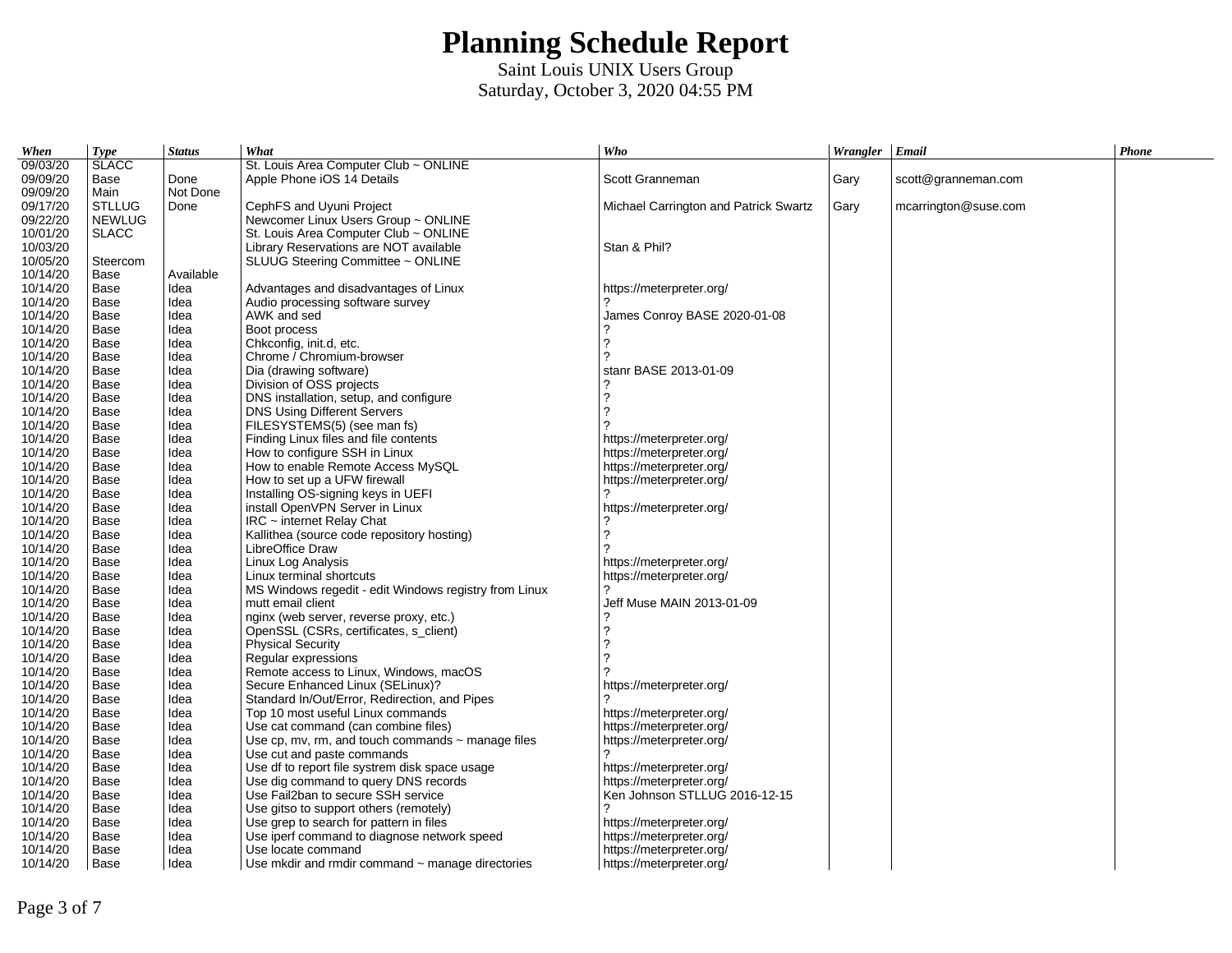| When     | <b>Type</b>   | <b>Status</b> | What                                                        | Who                             | Wrangler Email |                        | Phone        |
|----------|---------------|---------------|-------------------------------------------------------------|---------------------------------|----------------|------------------------|--------------|
| 10/14/20 | Base          | Idea          | Use mount command and /etc/fstab file                       | 2                               |                |                        |              |
| 10/14/20 | Base          | Idea          | Use mtr command to diagnose network problems                | https://meterpreter.org/        |                |                        |              |
| 10/14/20 | Base          | Idea          | Use netstat to view all open ports on Linux                 | https://meterpreter.org/        |                |                        |              |
| 10/14/20 | Base          | Idea          | Use PGP/GPG in Email                                        |                                 |                |                        |              |
| 10/14/20 | Base          | Idea          | Use ps, bg, fg, kill, killall, top, htop with processes     | https://meterpreter.org/        |                |                        |              |
| 10/14/20 | Base          | Idea          | Use rsync and grsync $\sim$ local/remote file copy          |                                 |                |                        |              |
| 10/14/20 | Base          | Idea          | Use scp and sftp commands to transfer data                  | https://meterpreter.org/        |                |                        |              |
| 10/14/20 | Base          | Idea          | Use script and scriptreplay                                 |                                 |                |                        |              |
| 10/14/20 | Base          | Idea          | Use sort and uniq commands                                  | https://meterpreter.org/        |                |                        |              |
| 10/14/20 | Base          | Idea          | Use split and cat to divide and combine files               | https://meterpreter.org/        |                |                        |              |
| 10/14/20 | Base          | Idea          | Use ss to view network status                               | https://meterpreter.org/        |                |                        |              |
| 10/14/20 | Base          | Idea          | Use sync command (finish writes to USB thumbdrives)         |                                 |                |                        |              |
| 10/14/20 | Base          | Idea          | Use tar and gzip commands $\sim$ archive and compress files | https://meterpreter.org/        |                |                        |              |
| 10/14/20 | Base          | Idea          | Use touch command                                           | https://meterpreter.org/        |                |                        |              |
| 10/14/20 | Base          | Idea          | Use vi/vim editor                                           | https://meterpreter.org/        |                |                        |              |
| 10/14/20 | Base          | Idea          | Video processing software survey                            | ?                               |                |                        |              |
| 10/14/20 | Base          | Idea          | <b>WHOIS</b>                                                | $\overline{\phantom{0}}$        |                |                        |              |
| 10/14/20 | Main          | Available     |                                                             |                                 |                |                        |              |
| 10/14/20 | Main          | Idea          | Apple interfaces and accessories for audio & video          | Don Ellis                       | Gary           |                        |              |
| 10/14/20 | Main          | Idea          | Block Chain Concepts (WITHOUT ANY BITCOIN)                  | Prof.Feng Hou, Maryville        | R. Seible      | fhou@maryville.edu     |              |
| 10/14/20 | Main          | Idea          | <b>Browser Alternatives</b>                                 | Scott Granneman                 | Gary           | scott@granneman.com    |              |
| 10/14/20 | Main          | Idea          | Collect all logins                                          | Joe Bohnenstiehl                | Gary           | jbohnens@gmail.com     |              |
| 10/14/20 | Main          | Idea          | Computing for the Visually Impared                          | Ed Howland                      | Gary           | ed.howland@gmail.com   | 616-206-7911 |
| 10/14/20 | Main          | Idea          | How Bad is Cryptocurrency                                   | Steven Lembark                  | Gary           | lembark@wrkhors.com    |              |
| 10/14/20 | Main          | Idea          | Ins and outs of Firewalld                                   | Lee Lammert                     | Lee            |                        |              |
| 10/14/20 | Main          | Idea          | Redhat OpenShift Container Platform                         | https://OpenShift.com           |                |                        |              |
| 10/14/20 | Main          | Idea          | Tsunami Vulnerability Scanner                               | Security Now! #775 - 07-14-20   |                |                        |              |
| 10/14/20 | Main          | Idea          | Using git for distributed version control of files          | <b>Robert Citek</b>             | gary           | Robert.Citek@gmail.com |              |
| 10/14/20 | Main          | Idea          | Using High End Graphic Cards                                | <b>Brice Meyer</b>              | Gary           | bmeyer@sei.cmu.edu     |              |
| 10/14/20 | Main          | Idea          | ZoneMinder (January 2020 was latest release)                | <b>Andrew Bauer</b>             | Gary           |                        |              |
| 10/14/20 | TBD           | Idea          | Ansible/Puppet on Cloud Containers                          | Frank M. Syler                  | Gary           | me@franksiler.com      |              |
| 10/14/20 | TBD           | Idea          | OpenWrt ~ Secure Your Router with Linux                     | https://openwrt.org/            |                |                        |              |
| 10/14/20 | <b>TBD</b>    | Idea          | Overview of Functional Programming                          | 2                               |                |                        |              |
| 10/14/20 | <b>TBD</b>    | Idea          | PXE boot using pfsense and freenas                          | <b>Wendell Barber</b>           | Gary           | pure102@hotmail.com    |              |
| 10/14/20 | <b>TBD</b>    | Idea          | Raspberry Pi 4 Installation                                 | <b>Brian Bilgere</b>            | Gary           | bfka2000@gmail.com     |              |
| 10/14/20 | TBD           | Idea          | Ripgrep and FZF (should this be 2 seprate?)                 | Tom Hrausicky                   | Gary           | tchrabusicky@gmail.com |              |
| 10/14/20 | TBD           | Idea          | serverless on Cloud Containers                              | Frank M. Syler                  | Gary           | me@franksiler.com      |              |
| 10/14/20 | TBD           | Idea          | Smoking Docker (58 slides)                                  | Steven Lembark                  | Gary           | lembark@wrkhors.com    |              |
| 10/14/20 | <b>TBD</b>    | Idea          | SUSE on Raspberry Pi                                        | Joe Bohnenstiehl                | Gary           | jbohnens@gmail.com     |              |
| 10/14/20 | TBD           | Idea          | terraform on Cloud Containers                               | Frank M. Syler                  | Gary           | me@franksiler.com      |              |
| 10/14/20 | <b>TBD</b>    | Idea          | Yubikey ~ Multi Factor Authentication Device                | 2                               |                |                        |              |
| 10/15/20 | <b>STLLUG</b> | Available     | ~~ Back To Back Session: Maybe delay 1 week?                |                                 |                |                        |              |
| 10/15/20 | <b>STLLUG</b> | Idea          | IBM and Red Hat                                             | George Switzer                  | Gary           | gswitzer@us.ibm.com    | 309-264-8569 |
| 10/15/20 | <b>STLLUG</b> | Idea          | Microsoft's Windows Subsystem for Linux (WSL)               | Ahjay, Glenn, Brian W. Caldwell | Gary           |                        |              |
| 10/15/20 | <b>STLLUG</b> | Idea          | Oracle Linux                                                |                                 | Garv           |                        |              |
| 10/27/20 | <b>NEWLUG</b> |               | Newcomer Linux Users Group ~ ONLINE                         |                                 |                |                        |              |
| 11/02/20 | Steercom      |               | SLUUG Steering Committee ~ ONLINE                           |                                 |                |                        |              |
| 11/05/20 | <b>SLACC</b>  |               | St. Louis Area Computer Club $\sim$ ONLINE                  |                                 |                |                        |              |
| 11/11/20 |               |               | <b>HOLIDAY Vetrans Day</b>                                  |                                 |                |                        |              |
| 11/11/20 | Base          | Confirmed     | Using make utililty                                         | Ed Howland                      | Stan R.        | ed.howland@gmail.com   | 616-206-7911 |
| 11/11/20 | Main          | Available     |                                                             |                                 |                |                        |              |
| 11/11/20 | Main          | Idea          | openVAS upgrade (No earlier than Oct)                       | Tony Zafiropoulos SysEngr CISA  | Garv           | tonyz@CTiTEK.com       | 314-504-3974 |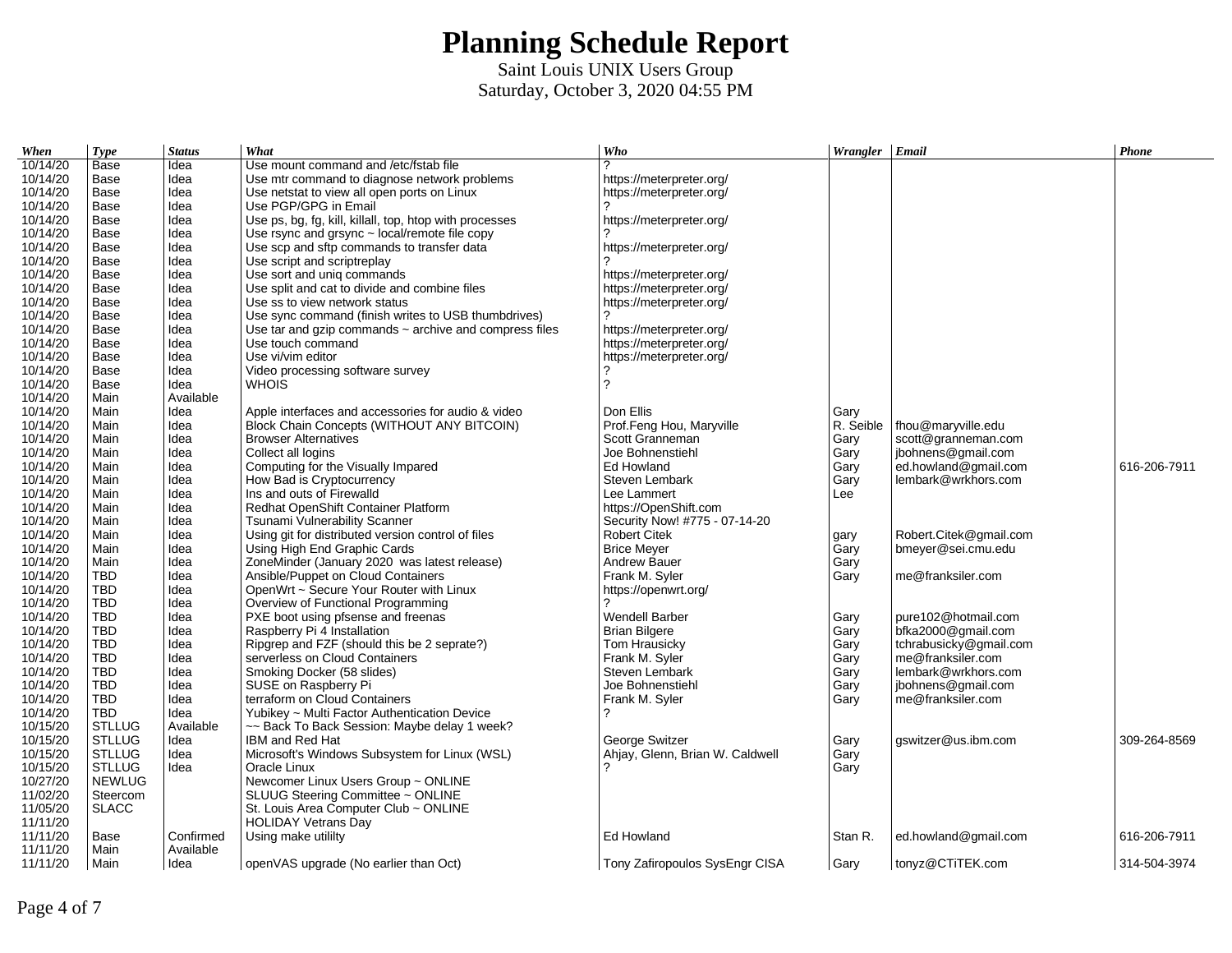| When                 | <b>Type</b>          | <b>Status</b> | What                                                        | Who                   | Wrangler Email |                     | Phone        |
|----------------------|----------------------|---------------|-------------------------------------------------------------|-----------------------|----------------|---------------------|--------------|
| 11/19/20             | <b>STLLUG</b>        | Available     |                                                             |                       |                |                     |              |
| 11/24/20             | <b>NEWLUG</b>        |               | Newcomer Linux Users Group ~ ONLINE                         |                       |                |                     |              |
| 11/26/20             |                      |               | <b>HOLIDAY Thanksgiving Day</b>                             |                       |                |                     |              |
| 11/30/20             | Steercom             |               | SLUUG Steering Committee for December ~ ONLINE              |                       |                |                     |              |
| 12/03/20             | <b>SLACC</b>         |               | St. Louis Area Computer Club ~ ONLINE                       |                       |                |                     |              |
| 12/09/20             | Base                 | Available     |                                                             |                       |                |                     |              |
| 12/09/20             | Main                 | Available     |                                                             |                       |                |                     |              |
| 12/15/20             | <b>NEWLUG</b>        |               | Newcomer Linux Users Group $\sim$ 3rd Tuesday $\sim$ ONLINE |                       |                |                     |              |
| 12/17/20             | <b>STLLUG</b>        | Available     |                                                             |                       |                |                     |              |
| 12/24/20<br>12/25/20 |                      |               | Christmas Eve<br><b>HOLDIAY Christmas Day</b>               |                       |                |                     |              |
| 12/31/20             |                      |               | New Year Eve                                                |                       |                |                     |              |
| 01/01/21             |                      |               | HOLIDAY New Year 2021                                       |                       |                |                     |              |
| 01/04/21             | Steercom             |               | SLUUG Steering Committee ~ ONLINE                           |                       |                |                     |              |
| 01/07/21             | <b>SLACC</b>         |               | St. Louis Area Computer Club $\sim$ ONLINE                  |                       |                |                     |              |
| 01/13/21             | Base                 | Available     |                                                             |                       |                |                     |              |
| 01/13/21             | Main                 | Available     |                                                             |                       |                |                     |              |
| 01/21/21             | <b>STLLUG</b>        | Available     |                                                             |                       |                |                     |              |
| 01/26/21             | <b>NEWLUG</b>        |               | Newcomer Linux Users Group ~ ONLINE                         |                       |                |                     |              |
| 02/01/21             | Steercom             |               | SLUUG Steering Committee ~ ONLINE                           |                       |                |                     |              |
| 02/04/21             | <b>SLACC</b>         |               | St. Louis Area Computer Club ~ ONLINE                       |                       |                |                     |              |
| 02/10/21             |                      |               | SLUUG Annual Meeting and Elections                          |                       |                |                     |              |
| 02/10/21             | Base                 | Available     |                                                             |                       |                |                     |              |
| 02/10/21             | Main                 | Available     |                                                             |                       |                |                     |              |
| 02/18/21             | <b>STLLUG</b>        | Available     |                                                             |                       |                |                     |              |
| 02/23/21             | <b>NEWLUG</b>        |               | Newcomer Linux Users Group ~ ONLINE                         |                       |                |                     |              |
| 03/01/21             | Steercom             |               | SLUUG Steering Committee ~ ONLINE                           |                       |                |                     |              |
| 03/04/21             | <b>SLACC</b>         |               | St. Louis Area Computer Club $\sim$ ONLINE                  |                       |                |                     |              |
| 03/10/21             | Base                 | Available     |                                                             |                       |                |                     |              |
| 03/10/21             | Main                 | Available     |                                                             |                       |                |                     |              |
| 03/18/21             | <b>STLLUG</b>        | Available     |                                                             |                       |                |                     |              |
| 03/23/21             | <b>NEWLUG</b>        |               | Newcomer Linux Users Group ~ ONLINE                         |                       |                |                     |              |
| 03/29/21             | Steercom             |               | SLUUG Steering Committee ~ ONLINE                           |                       |                |                     |              |
| 04/01/21<br>04/14/21 | <b>SLACC</b><br>Base | Available     | St. Louis Area Computer Club $\sim$ ONLINE                  |                       |                |                     |              |
| 04/14/21             | Main                 | Available     |                                                             |                       |                |                     |              |
| 04/15/21             | <b>STLLUG</b>        | Available     |                                                             |                       |                |                     |              |
| 04/27/21             | <b>NEWLUG</b>        |               | Newcomer Linux Users Group ~ ONLINE                         |                       |                |                     |              |
| 05/20/21             | <b>STLLUG</b>        | Available     |                                                             |                       |                |                     |              |
| 01/18/38             |                      |               | Year 2038 Problem Eve (Y2038 or Y2k38 or Unix Y2K)          |                       |                |                     |              |
| 01/18/38             | a                    |               |                                                             |                       |                |                     |              |
| 01/18/38             | Base                 | Idea          | SLUUG Calendar on Thunderbird Calendar                      | Stan R                |                |                     |              |
| 01/18/38             | Base                 | Not Ready     | Using Data Form in Calc                                     | Stan R                | Gary           | stanr@sluug.org     | 314-298-1183 |
| 01/18/38             | Base                 | Secondary     | Keyboard Karaoke                                            | 2                     |                |                     |              |
| 01/18/38             | Base                 | Tutorial      | Learning Linux by Exploring                                 | Stan R                |                |                     |              |
| 01/18/38             | Base                 | Withdrawn     | SplashTop (Commercial Site)                                 | っ                     |                |                     |              |
| 01/18/38             | Base                 | Withdrawn     | Using UUCP in this Century                                  | <b>Terry Linhardt</b> | Gary           | tlinhardt@gmail.com |              |
| 01/18/38             | Main                 | Impossible    | Research utilization of Linux at SLU                        | Erik Kaufman          | Gary           |                     |              |
| 01/18/38             | <b>STLLUG</b>        | Idea          | The Year of Linux on the Desktop                            | Linus Tovalds         | R.M.S.         |                     |              |
| 01/18/38             | <b>STLLUG</b>        | Impossible    | Belenix Linux (Discontinued)                                | Jeff Logullo          |                |                     |              |
| 01/18/38             | <b>STLLUG</b>        | Withdrawn     | Everything I Know About SAMBA                               | Stan R                | Stan R         | stanr@sluug.org     | 314-298-1183 |
| 01/18/38             | <b>TBD</b>           | Idea          | 3D Printing                                                 | ?                     |                |                     |              |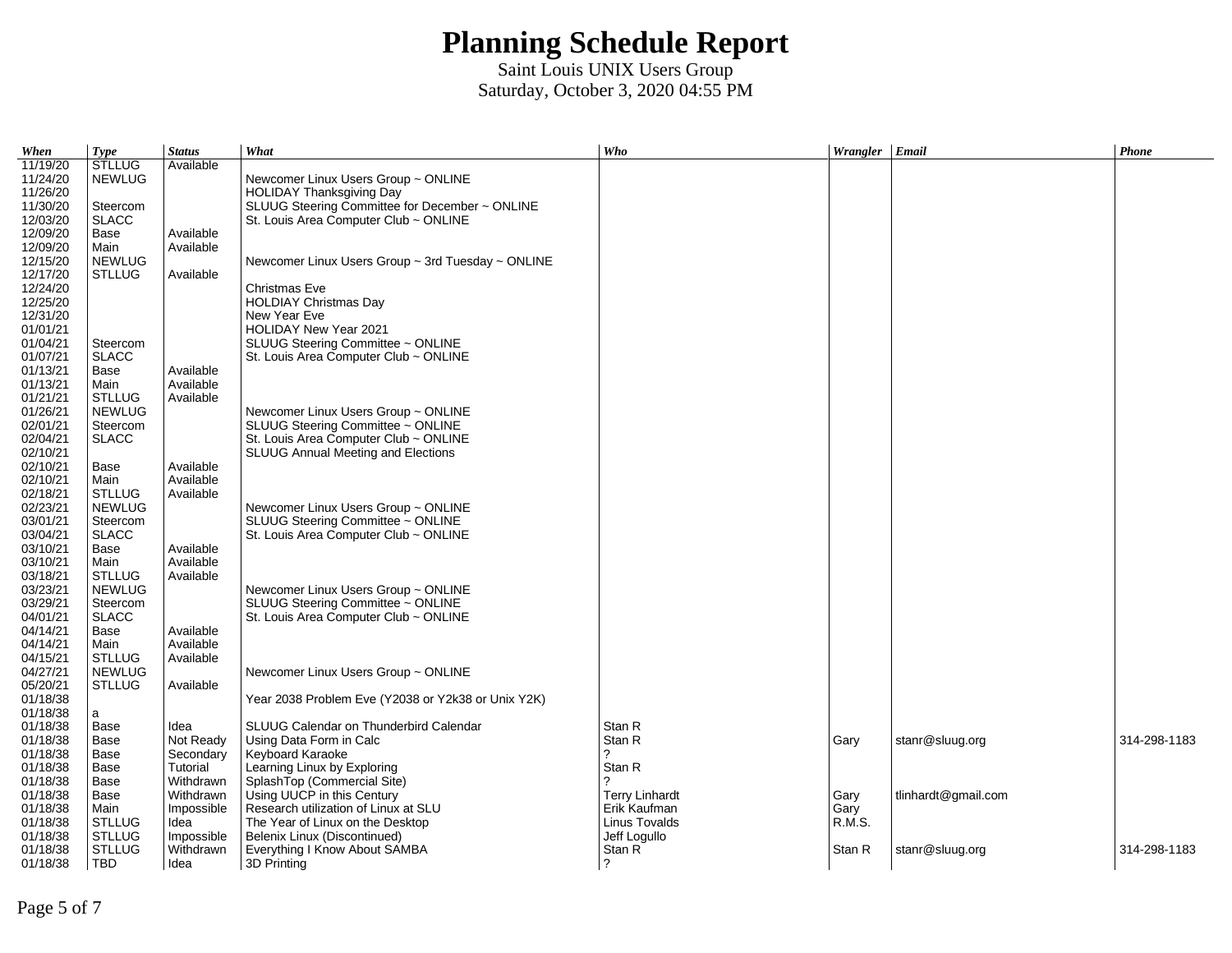| When     | <b>Type</b> | <b>Status</b> | What                                      | Who                          | Wrangler Email |                     | Phone |
|----------|-------------|---------------|-------------------------------------------|------------------------------|----------------|---------------------|-------|
| 01/18/38 | <b>TBD</b>  | Idea          | AIX current release, features, future     | Someone from IBM corporate?  |                |                     |       |
| 01/18/38 | TBD         | Idea          | Ansible (more in-depth, hands-on)         |                              |                |                     |       |
| 01/18/38 | <b>TBD</b>  | Idea          | Apple current release, features, future   | ?                            |                |                     |       |
| 01/18/38 | TBD         | Idea          | <b>Bitcoin</b>                            | 2                            |                |                     |       |
| 01/18/38 | TBD         | Idea          | Build and Manage Desktop Applications     |                              | Lee            |                     |       |
| 01/18/38 | TBD         | Idea          | CoffeeScript, HAML, and SASS              | Craig Buchek                 |                |                     |       |
| 01/18/38 | TBD         | Idea          | coreboot                                  |                              |                |                     |       |
| 01/18/38 | TBD         | Idea          | <b>CPUs</b>                               |                              |                |                     |       |
| 01/18/38 | TBD         | Idea          | Current tools for web development         | 2                            |                |                     |       |
| 01/18/38 | TBD         | Idea          | Desktop Distro roundup                    | 2                            |                |                     |       |
| 01/18/38 | TBD         | Idea          | Desktop Environment roundup               | 2                            |                |                     |       |
| 01/18/38 | <b>TBD</b>  | Idea          | Developing for (web, native) iPhone       | 2                            |                |                     |       |
| 01/18/38 | TBD         | Idea          | Diversity in Tech                         | 2                            |                |                     |       |
| 01/18/38 | TBD         |               | Emacs                                     | Deech?                       |                |                     |       |
| 01/18/38 | <b>TBD</b>  | Idea<br>Idea  |                                           | 2                            |                |                     |       |
|          |             |               | Fedora Design Suite                       |                              |                |                     |       |
| 01/18/38 | TBD         | Idea          | Fedora Security Lab                       |                              |                |                     |       |
| 01/18/38 | <b>TBD</b>  | Idea          | <b>Flying Boxes</b>                       | Kyle Cordes                  |                |                     |       |
| 01/18/38 | <b>TBD</b>  | Idea          | Gaming on Linux with Steam                |                              |                |                     |       |
| 01/18/38 | <b>TBD</b>  | Idea          | Geo-separation of data centers            | 2                            |                |                     |       |
| 01/18/38 | <b>TBD</b>  | Idea          | Gnome 3 (getting past the hate)           | 2                            |                |                     |       |
| 01/18/38 | <b>TBD</b>  | Idea          | <b>GPU</b> processing                     |                              |                |                     |       |
| 01/18/38 | <b>TBD</b>  | Idea          | <b>GUI builders</b>                       | 2                            |                |                     |       |
| 01/18/38 | <b>TBD</b>  | Idea          | Homebrew on Linux, macOS and Win10        | 2                            | Don E.         | don.ellis@gmail.com |       |
| 01/18/38 | <b>TBD</b>  | Idea          | Hostirian/Primary.NET Data Center         | 2                            |                |                     |       |
| 01/18/38 | <b>TBD</b>  | Idea          | HP-UX current release, features, future   |                              |                |                     |       |
| 01/18/38 | <b>TBD</b>  | Idea          | <b>HTML</b>                               | Craig Buchek                 |                |                     |       |
| 01/18/38 | <b>TBD</b>  | Idea          | <b>HTTP</b>                               | Craig Buchek                 |                |                     |       |
| 01/18/38 | <b>TBD</b>  | Idea          | <b>IBM Virtualization Demonstration</b>   | Sammie Allum                 |                |                     |       |
| 01/18/38 | <b>TBD</b>  | Idea          | Key Management                            | Yi Yang                      |                |                     |       |
| 01/18/38 | <b>TBD</b>  | Idea          | logcheck, fcheck                          | Craig Buchek                 |                |                     |       |
| 01/18/38 | <b>TBD</b>  | Idea          | MAC OSX server                            |                              |                |                     |       |
| 01/18/38 | <b>TBD</b>  | Idea          | Mac OS X topics                           | Craig Buchek                 |                |                     |       |
| 01/18/38 | <b>TBD</b>  | Idea          | Mind-mapping Applications                 |                              |                |                     |       |
| 01/18/38 | <b>TBD</b>  | Idea          | Munin (resource monitoring)               | 2                            |                |                     |       |
| 01/18/38 | <b>TBD</b>  | Idea          | <b>MySQL</b>                              | Jeff Logullo                 |                |                     |       |
| 01/18/38 | <b>TBD</b>  | Idea          | <b>NoSOL</b>                              | 2                            |                |                     |       |
| 01/18/38 | <b>TBD</b>  | Idea          | Nuclear Belly Button Battery              | 2                            |                |                     |       |
| 01/18/38 | <b>TBD</b>  | Idea          | OpenBSD for Linux Users                   | Ken Johnson                  |                |                     |       |
| 01/18/38 | <b>TBD</b>  | Idea          | OpenID/OAuth                              |                              |                |                     |       |
| 01/18/38 | <b>TBD</b>  | Idea          | pfSense (firewall/router)                 | 2                            |                |                     |       |
| 01/18/38 | <b>TBD</b>  | Idea          | PHP hello world talk with the PHP group   | 2                            |                |                     |       |
| 01/18/38 | <b>TBD</b>  | Idea          | PHP or generic programming language       |                              |                |                     |       |
| 01/18/38 | <b>TBD</b>  | Idea          | Project Indiana                           | Jeff Logullo                 |                |                     |       |
| 01/18/38 | <b>TBD</b>  | Idea          | Recent NSA and Security Updates           |                              |                |                     |       |
| 01/18/38 | <b>TBD</b>  | Idea          | Recovering from disaster                  | っ                            |                |                     |       |
| 01/18/38 | <b>TBD</b>  | Idea          | Red Hat Cloud Topics                      | Joe "Zonker" Brockmeier      |                |                     |       |
| 01/18/38 | <b>TBD</b>  | Idea          | Red Hat Community Topics                  | Joe "Zonker" Brockmeier      |                |                     |       |
| 01/18/38 | <b>TBD</b>  | Idea          | Red Hat Enterprise Linux (RHEL) or Fedora | Tried Clark Smith at Red Hat |                |                     |       |
| 01/18/38 | <b>TBD</b>  | Idea          | Red Hat Topics                            | Joe "Zonker" Brockmeier      |                |                     |       |
| 01/18/38 | <b>TBD</b>  |               |                                           |                              |                |                     |       |
| 01/18/38 | <b>TBD</b>  | Idea<br>Idea  | R statistics package<br>Ruby on Rails     |                              |                |                     |       |
| 01/18/38 | <b>TBD</b>  |               | SASL                                      | Craig Buchek<br>?            |                |                     |       |
|          |             | Idea          |                                           |                              |                |                     |       |